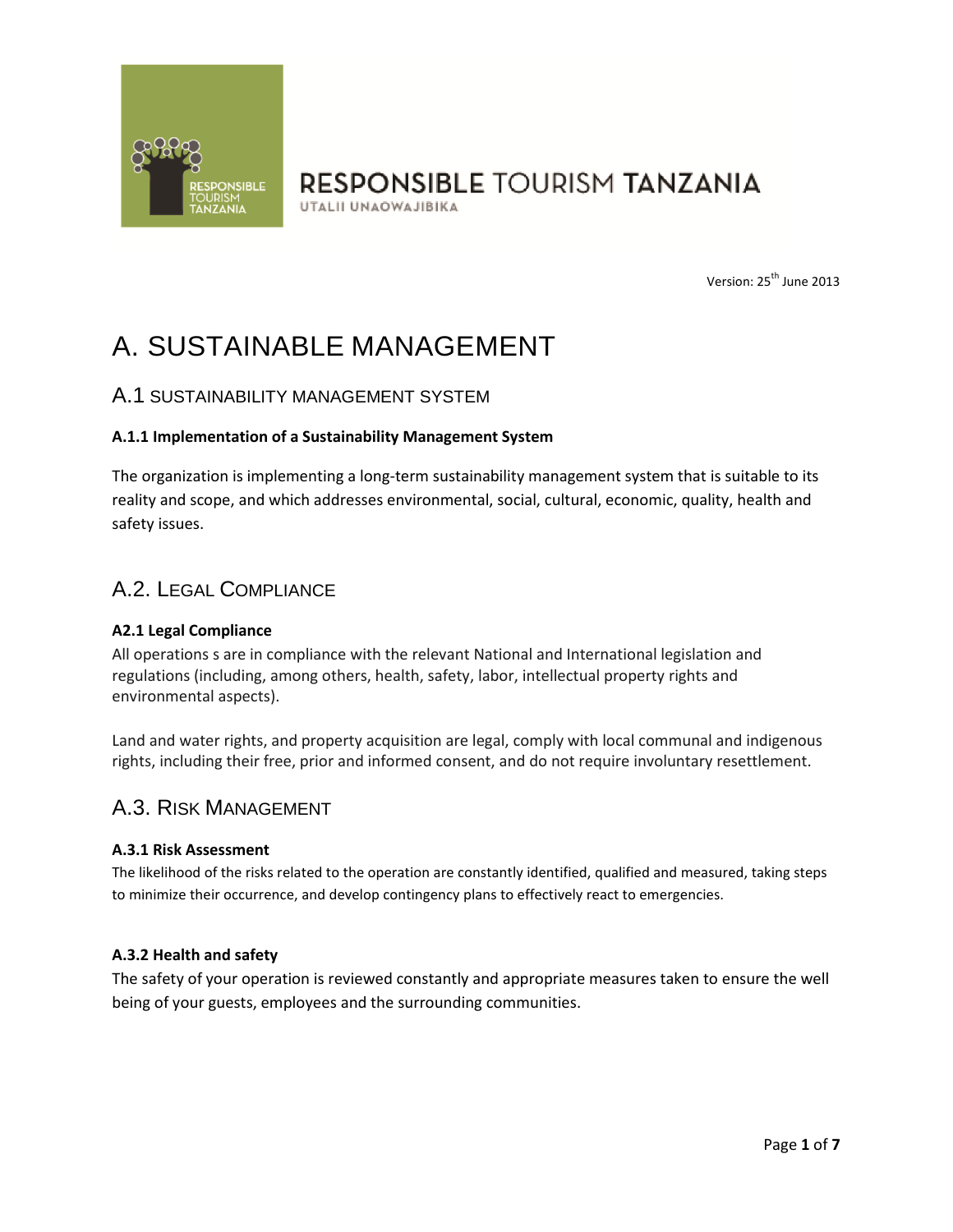

UTALII UNAOWAJIBIKA

# A.4. WORKPLACE PRACTICES

# **A.4.1 Employment**

A clear employment policy is in place that conforms to Tanzania labour law and ILO standards, outlines employees' rights and compensates employees fairly.

## **A.4.2 Training**

All personnel should receive periodic training to improve or further their capacity and skills with their profession as well as training regarding their role in the operation's sustainability management system, especially in the management of environmental, socio-cultural, health, and safety practices.

# A.5. CUSTOMER AWARENESS AND SATISFACTION

## **A.5.1 Accurate Marketing and Complete Promotional Material**

All marketing and promotional materials promote sustainability and are current, accurate and complete including sustainability claims.

## **A.5.2 Guest Satisfaction**

Feedback is sought from customer on a regular basis. Guests' satisfaction, including sustainability aspects, is measured and appropriate corrective actions taken.

## **A.5.3 Nurturing Understanding about Sustainability**

Guest awareness and satisfaction is enhanced through cultivating understanding on natural surroundings, local culture, cultural heritage and sustainability e.g. the local economic, natural and cultural environments; and in the process invites them to contribute towards sustainable tourism.

# A.6. PROCUREMENT

#### **A.6.1 Procurement**

A responsible purchasing/supply chain management policy that favors locally appropriate and ecologically sustainable products, including building materials, capital goods, food, beverages and consumables, encourages transparency as well as gains for the Tanzanian economy is established and implemented.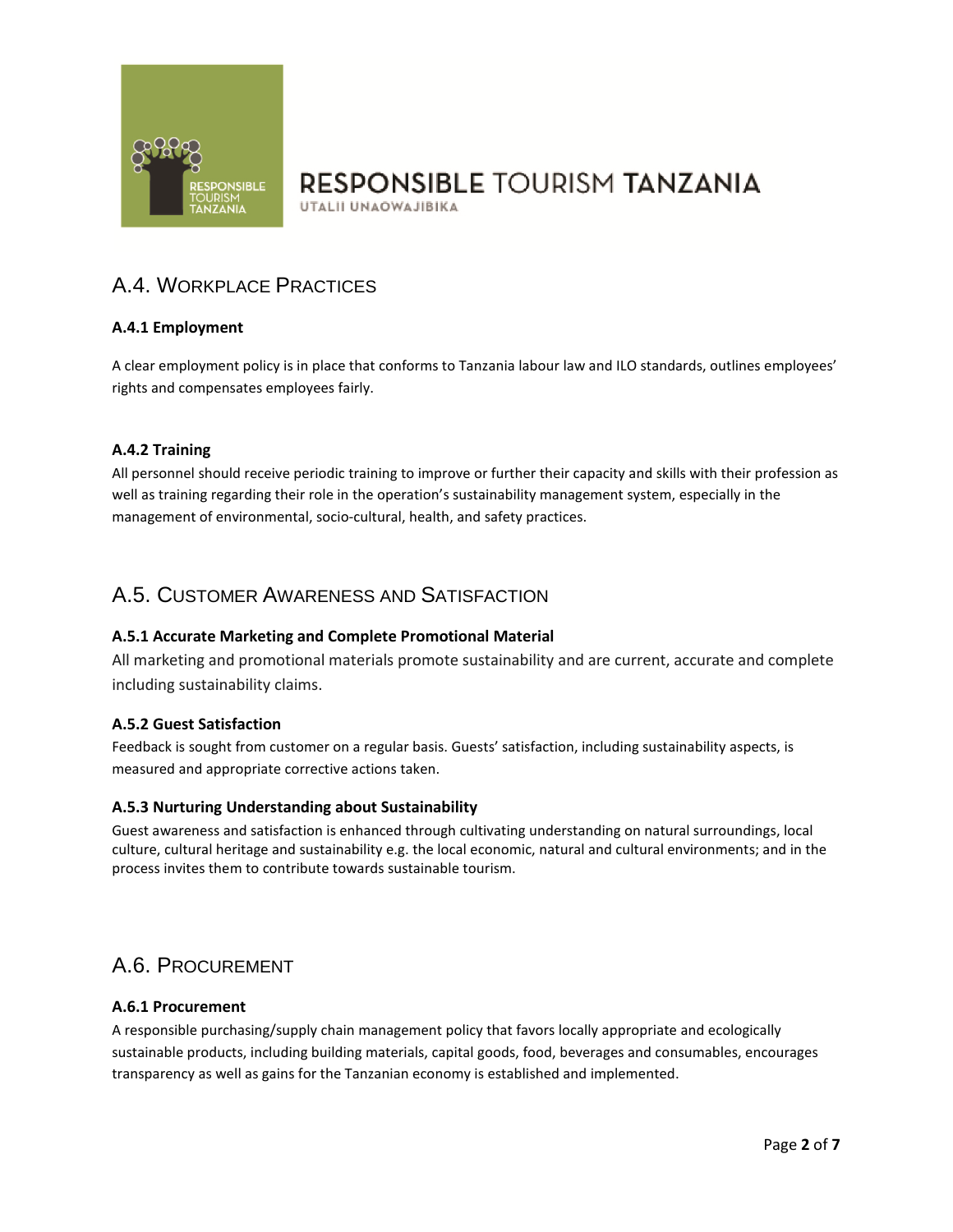

UTALII UNAOWAJIBIKA

# A7. SUSTAINABLE CONSTRUCTION

# **A.7.1 Legal Requirements**

Planning, design, construction, renovation, operation and demolition of buildings and infrastructure comply with zoning requirements and laws related to protected areas and /or infrastructure. Ensure local government plans and zoning and protected or heritage area requirements are respected when deciding on the site of your property.

# **A.7.2 Environmental Planning and Impact Assessment**

New projects or buildings or extensions must have an environmental impact assessment (EIA) carried out in compliance with Tanzania's National Environmental management Council (NEMC) regulations (where applicable).

## **A.7.3 Construction Location, Design, Methods and Materials**

Locally appropriate principles are used for sustainable construction. Ensure the construction of any buildings is in keeping with the natural surroundings, cultural elements, local art and architecture and cause as little impact to the surroundings as possible. Provide access for persons with special needs where appropriate.

# B SOCIAL/ECONOMIC GUIDELINES

# B.1 LOCAL EMPLOYMENT

## **B.1.1 Local Employment**

Local residents are given equal opportunity for employment including in management positions. All employees are equally offered regular training, experience and opportunities for advancement.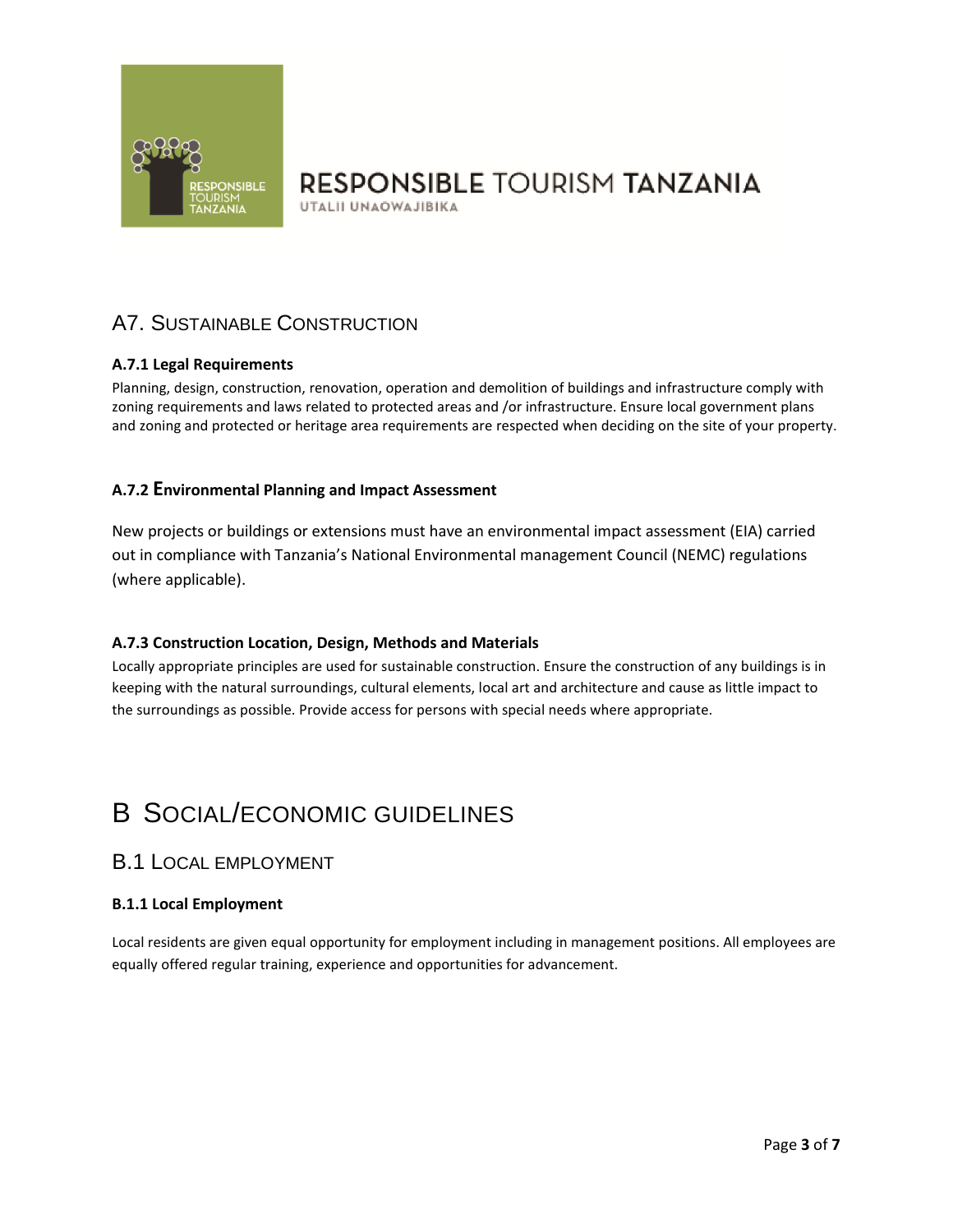

UTALII UNAOWAJIBIKA

## **B.1.2 Equal Opportunity**

The organization offers equal employment opportunities to women, local minorities and others including in management positions while restraining child labour.

#### **B.1.3 Supporting Local Business**

Local small entrepreneurs are supported and encouraged. Means are offered for their development, and their sustainable products are purchased and offered on your premises where possible.

#### **B.1.4 Contributing Towards Local Development**

The organization actively supports initiatives for local infrastructure and social community development including, among others, education, training, health and sanitation.

#### **B.1.5 Minimize Harmful (Economic and Social) Effects of Tourism**

The activities of the organization do not have a negative social or economic impact on the local community and has:

a) implemented a policy against commercial, sexual or any other form of exploitation and harassment, particularly of children, adolescents, women and minorities.;

b) ensured the activities of the organization do not jeopardize the provision of basic services, such as food, water, energy, healthcare or sanitation, to neighboring communities.;

c) ensured tourism activity does not adversely affect local access to livelihoods, including land and aquatic resource use, rights-of-way, transport and housing.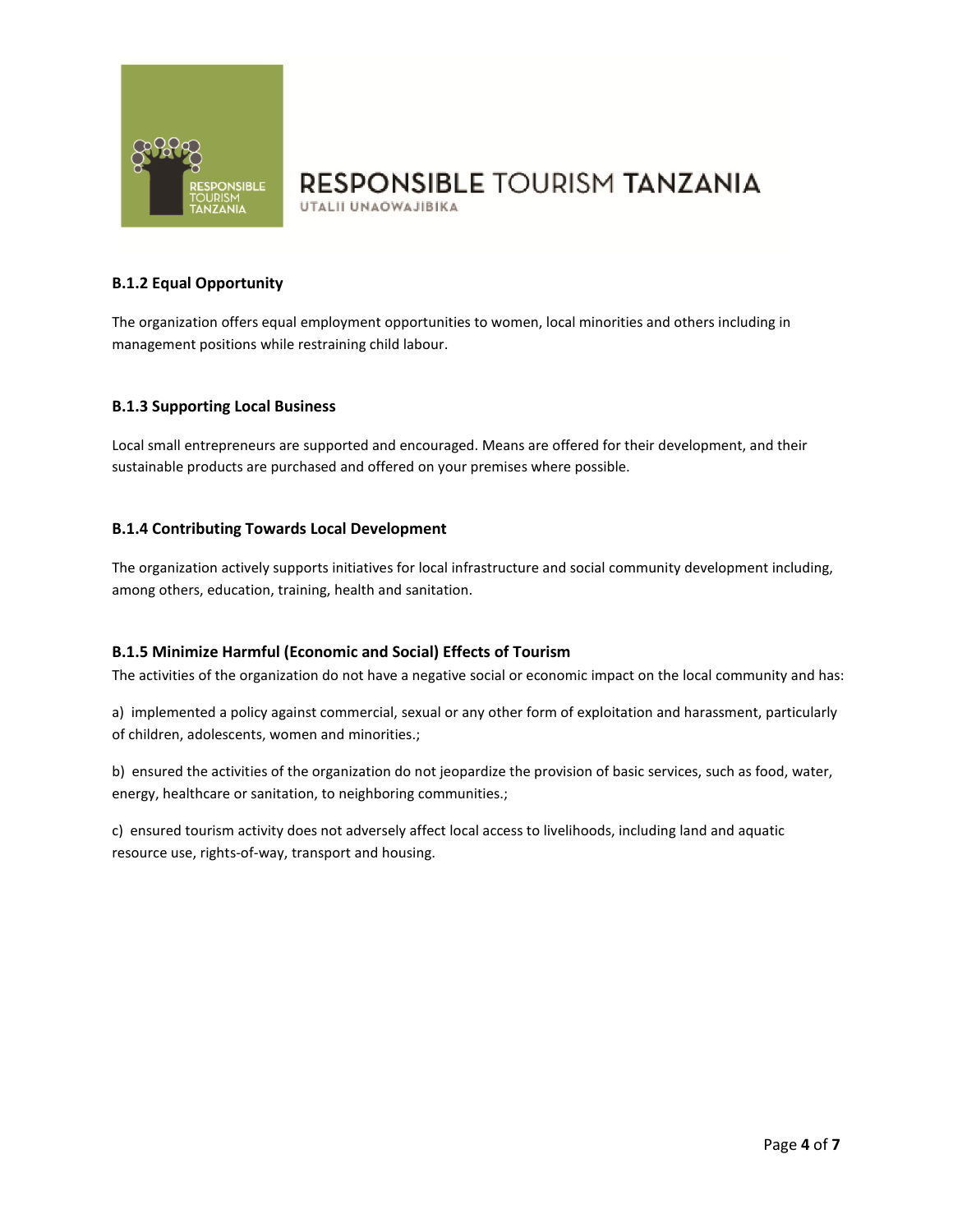

# **RESPONSIBLE TOURISM TANZANIA** UTALII UNAOWAJIBIKA

# **C.** ENVIRONMENTAL GUIDELINES

# C. 1. CONSERVATION OF RESOURCES

# **C. 1.1 Water**

Water management, including indication of the source, measurements and ways to reduce overall consumption and costs, is an integrated part of the organization. Water sourcing is sustainable, and does not adversely affect environmental flows.

## **C.1.2 Energy**

Effective, ecological energy use is considered in all aspects of your organization. Energy consumption is measured, sources indicated, and measures to decrease overall consumption and costs are adopted, while encouraging the use of renewable energy**.** 

# C. 2. POLLUTION

## **C. 2.1 GHG Emissions**

Greenhouse gas emissions from fossil fuels controlled by the organization are measured, procedures are implemented to minimize them, and offsetting remaining emissions is encouraged. The organization encourages its guests, employees and suppliers to reduce transportation-related greenhouse gas emissions.

## **C. 2.2 Harmful Substances**

The use of harmful substances, including pesticides, paints, swimming pool disinfectants, and cleaning materials, is minimized, and substituted when available, by innocuous products or processes. All storage, use, handling, and disposal of chemicals are properly managed.

## **C.2.3 Other Pollutants**

The organization implements practices to minimize pollution from noise, light, runoff, erosion, ozone-depleting compounds, and air, water and soil contaminants.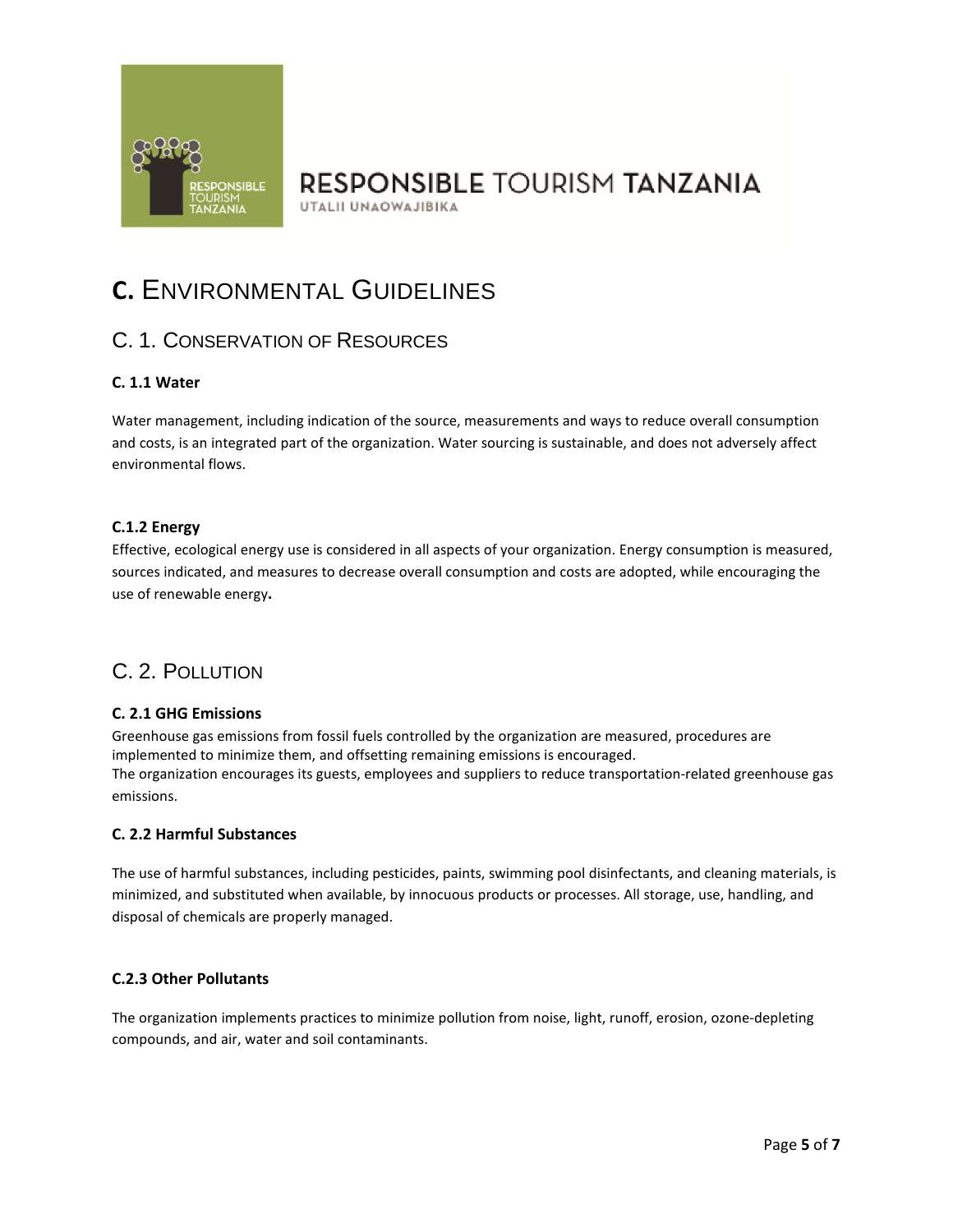

UTALII UNAOWAJIBIKA

#### **C. 2.4 Solid Waste**

Waste Management is implemented for all categories of solid waste making sure that it is measured, reduced, reused and/or recycled with no adverse effects on the local population and environment.

#### **C. 2.5 Waste water**

Wastewater, including gray water, is effectively treated and is only reused or released safely, with no adverse effects to the local population and the environment.

# C. 3. CONSERVING BIODIVERSITY AND ECOSYSTEMS

## **C. 3.1. Sustainable Harvesting and Consumption of Biodiversity**

Wild species should only be harvested and utilised or marketed if sustainable and in compliance with local, national and international regulations.

## **C. 3.2 Interacting with Wildlife**

Interaction with wildlife is done in the least disturbing way, ensuring that there are no damaging effects or change from normal behavior. No captive wildlife is held, except for properly regulated activities, in compliance with local to international law. Living specimens of protected and wildlife species are only kept by those authorized and suitably equipped to house and care for them humanely.

## **C. 3.3 Supporting Conservation Projects**

The organization's Sustainability Management policy includes supporting and contributing towards biodiversity or ecosystem research and conservation initiatives.

#### **C. 3.4 Landscaping**

Native species are used for landscaping and the use of invasive and easily propagated exotics is avoided, particularly in natural landscapes.